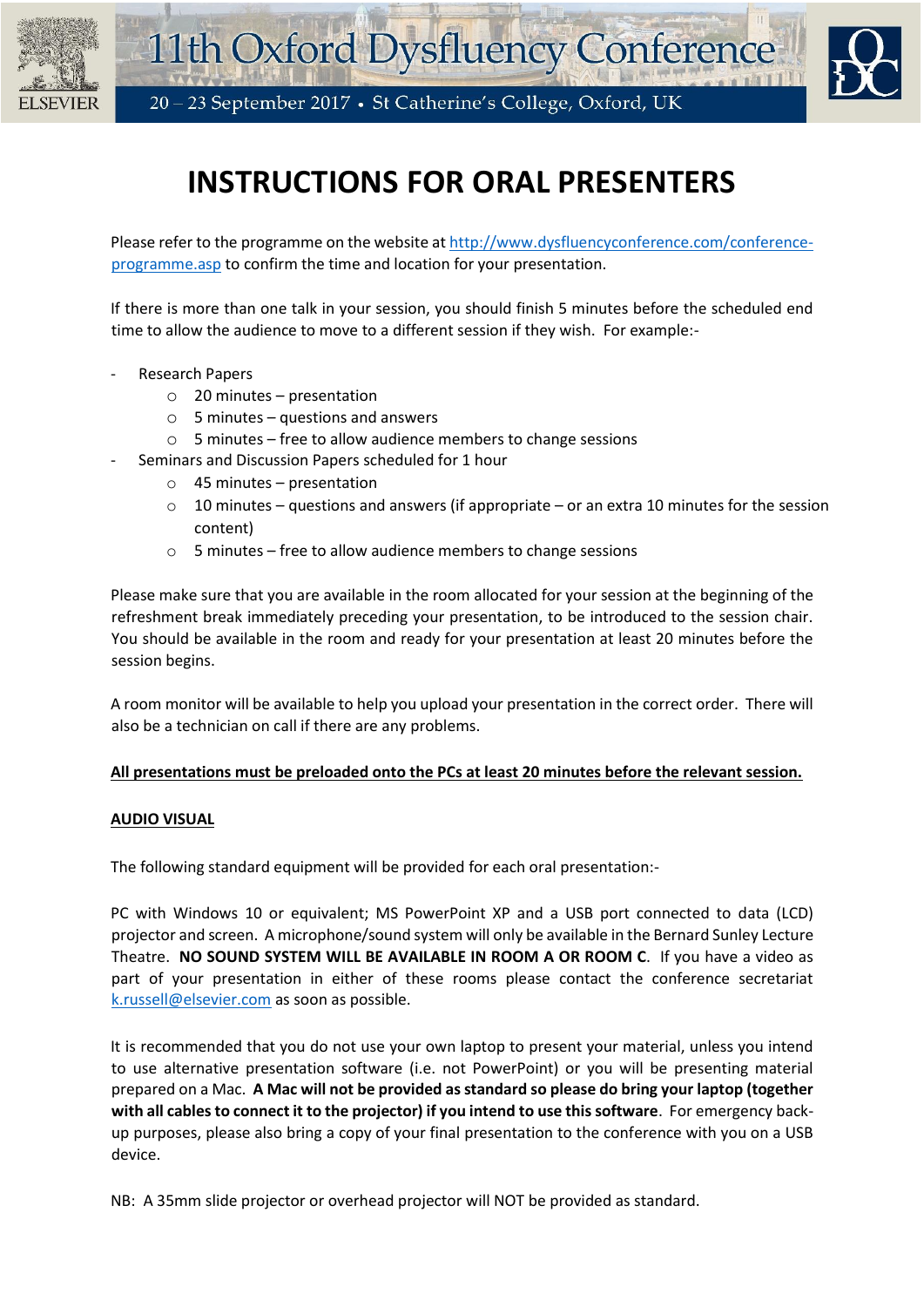# **PREPARING EFFECTIVE PRESENTATION SLIDES**

### **Slide Templates & Colour Schemes**

- Keep it simple. As a guideline, pick a single background colour for your whole presentation for continuity and consistency and use around three additional colours of text for maximum impact, and to avoid overwhelming the audience. You could separate broad sections of a presentation by changing background colours, but keep these changes to a minimum.
- Consider both colour and texture for backgrounds. Sometimes a neutral background with a texture will work better than a solid colour.
- Use colour combinations for background and text that provide high contrast for ease of reading. As a general rule, use a dark background and light text and images. For example, a white background and black text makes the screen glare and makes it difficult to view for long periods. According to various sources, around 5% of men have some degree of colour blindness, red-green being the most common. For this reason, it is a good idea to limit the use of red and green to high contrast colour combinations.
- Colour combinations may look different when projected (as opposed to viewed on a computer monitor). If possible, test your presentation on a projector to verify that the colours work well together.
- Many presentation software packages have a set of templates which are ready to use (such as PowerPoint). Make sure you choose one that applies to the guidelines above.

## **Text & Graphics**

- Think Big! When presenting to a large audience it is very important that the text size you use on your slides is large enough to be read clearly. If it looks large enough viewed on your computer screen it could still be too small. As a rule of thumb, view your presentation on your computer screen whilst sitting around 3-4 meters away. The text you can read easily from that distance is about the right size. Remember, if the audience is straining to read your visual, then they are not entirely listening to what you say and you are on the way to losing the attention of the audience or confusing them.
- Be Clear! Include only the most pertinent information on each slide. Don't just include everything you are going to say; condense it to a few points per slide to summarise and complement your presentation. Likewise, don't include anything not directly related to what you are going to say – any such supporting information should be held in reserve for the discussion period at the end of your presentation, if needed. Limiting the number of points per slide will mean that your audience can quickly become familiar with each slide as it appears. In fact, it is useful to actually pause for a few seconds after changing over each slide in order to give the audience the chance to familiarize themselves with the information on the slide before you talk, and this has the added bonus of allowing you to gather your thoughts and compose yourself before proceeding.